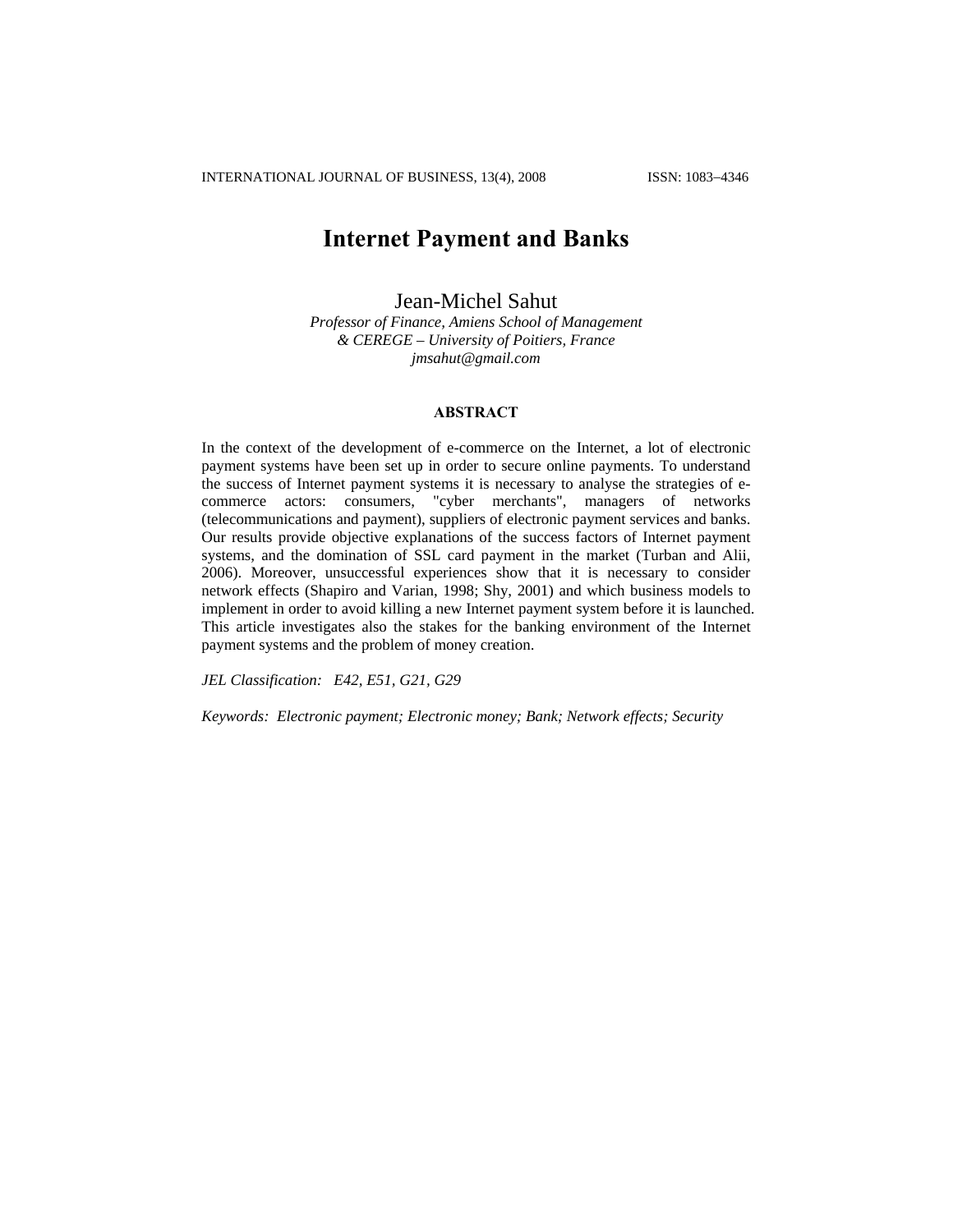## **I. INTRODUCTION**

The electronic commerce procures several benefits to his participants including merchants and consumers, like time savings and convenience. In order to provide these benefits in business to consumer (B2C) transactions, e-commerce needs effective payment systems (Hassler, 2001). Nowadays, online B2C payments are increasing in power in all areas of e-commerce. The enthusiasm caused by the Internet is moderated by the reservations of consumers and companies, due to the chronic insecurity reputation of the Internet. Since the mid- '90s, a plethora of innovative e-payment solutions have emerged. By way of quotation, in November 2001, ePSO (Electronic Payment Systems Observatory) counted nearly 180 systems in Europe (ePSO, 2002). However, in spite of this diversity of payment solutions, we note that the most of them approached the problems of payments from the exclusive angle of security. It created a virulent debate on the liberalization of the use of "strong" cryptography tools which facilitated regulation changes in this field in many countries.

These changes have allowed the emergence of secure Internet payment systems. However, despite its lack of security, payment cards with the Secure Socket Layer (SSL) protocol, which is a communication protocol, but not a payment protocol, always dominate the Internet payment market. In fact, the success of payment solutions can be understood only through the strategies of e-commerce actors: consumers, "cyber merchants", managers of networks (telecommunications and payment), suppliers of electronic payment services and banks.

The object of this article is thus to analyze the Internet payment solutions and their stakes for the banking environment. From this point of view, we will study the needs of users (clients and merchants), and evaluate how the payment systems apply to them. Firstly, after describing the different systems, we will present the set of analysed criteria and justify their importance in the context of users' preferences. Next, we will evaluate, with a panel of experts, electronic payment systems under the criteria previously described in order to understand the success of payment solutions like SSL card payments, despite their defects (Caunter, 2001; Wales, 2003). We will then discuss the stakes of this market. Lastly, we will consider the impact of the diffusion of these payment solutions on the banking environment.

#### **II. INTERNET PAYMENT SYSTEMS**

A lot of initiatives tried, on the one hand, to apprehend these various systems, and on the other hand, to compare them. In order to be able to analyze these systems, it is of primary importance to present their features and especially to establish a typology.

Before exposing typologies and features of electronic payment systems, a brief definition of an electronic payment system is essential because, in the literature, the term "electronic payment system" (e-payment system) is used often with senses very different.

In our article, electronic payment systems permit to "*transfer funds without restriction, nor definition as for the support or to the technology used for this purpose*" (Yuan, 2003). They consist "of the instructions to transfer value bundled together with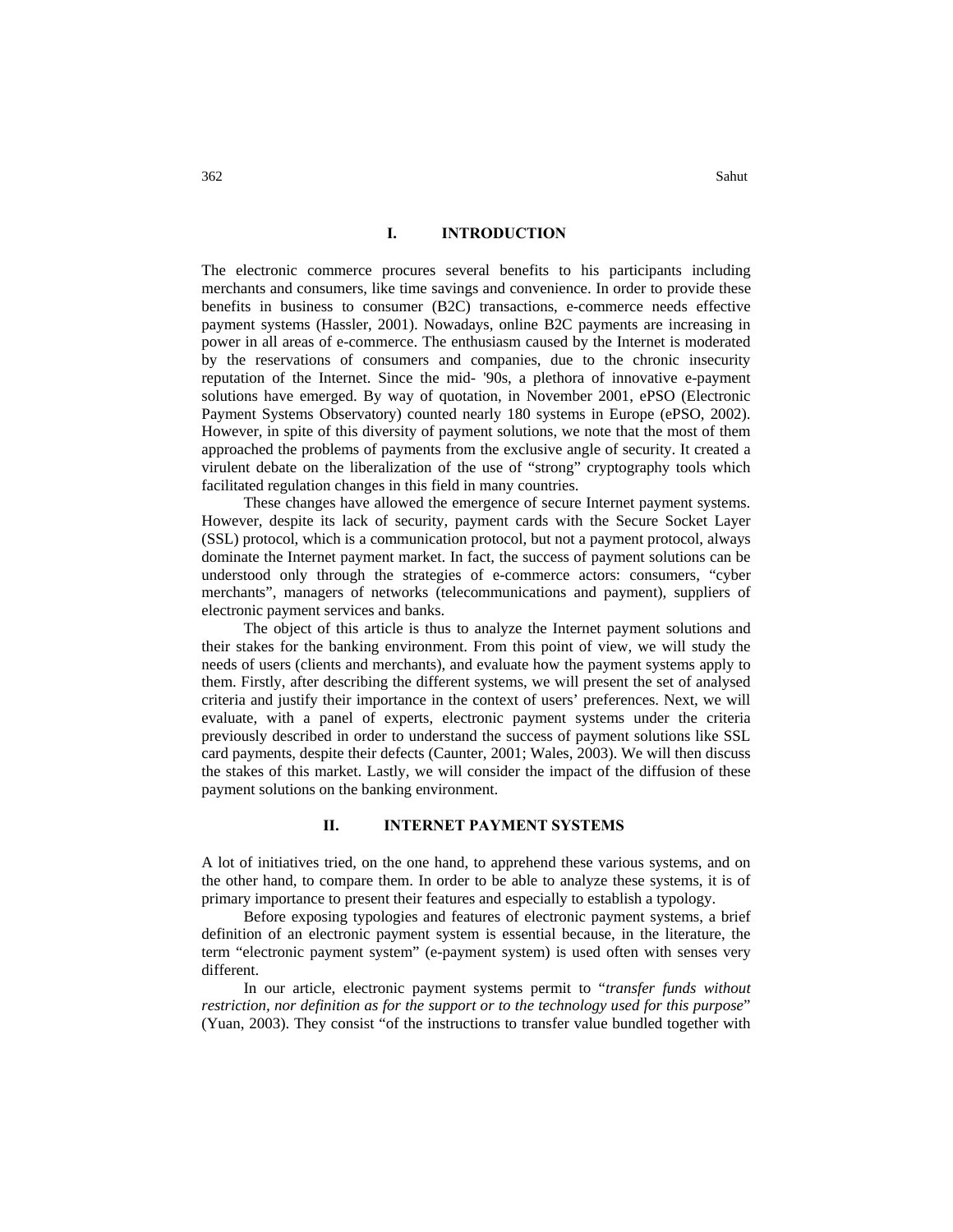the communications system" (Kuttner and McAndrews, 2001). These systems introduced thus far generally fall into a special category.

In the literature, we find several proposals for electronic payment systems` typology. The first classification of electronic payment systems, proposed by Medvinsky & Neuman (1993), was based on two criteria, namely the form of the money and the transfer's way of the funds. The authors distinguished between electronic money based systems and credit-debit card based systems.

However, with the evolution of Internet, the development of cryptography and the emergence of several kinds of payment solutions, other classifications have come. First, we note the study of Havinga and alii (1996) which distinguishes between systems based on traditional means of payment, especially bank cards, virtual money and credit-debit systems based on virtual accounts. Then, in 1997, Wayner introduces a new more practical typology by keeping the category of "virtual money based systems" (presented previously by Medvinsky and Neuman (1993) and Havinga and alii (1996)) and distinguishing the category of "account based systems". Asokan and alii (1997) proposed also another typology based on the flows exchanged between the payer and the paid. After that, a second wave of classification will follow, we noted the researches of Kuttner & McAndrews (2001), Abrazhevich (2001) and Stroborn and alii (2004). The analysis of all these works carried out us to conclude that electronic payment system thus far generally fall into one of two major families: those based on accounts and those based on electronic money. OECD (2000) proposed this classification too. Nevertheless, the contribution of the present article is to detail these two families of systems. Indeed, we were able to identify several categories constituting each family based on their operational principle. Thus, our approach reveals two levels in classification of electronic payment systems. So, we keep the first level of classification that distinct between of "account-based systems" and "electronic money based systems". In the second level, for the first family, we brought together payment systems in five main categories: smart card based systems, electronic checks, email payments, other electronic systems for micro payment, and mobile payments. For the second family, we distinguish between electronic wallet, virtual wallet and virtual money. The following scheme summarizes our typology of electronic payment system.

In Table 1, we present the classification of payments systems, accompanied by a brief description of each of them. Next, we expand on their characteristics.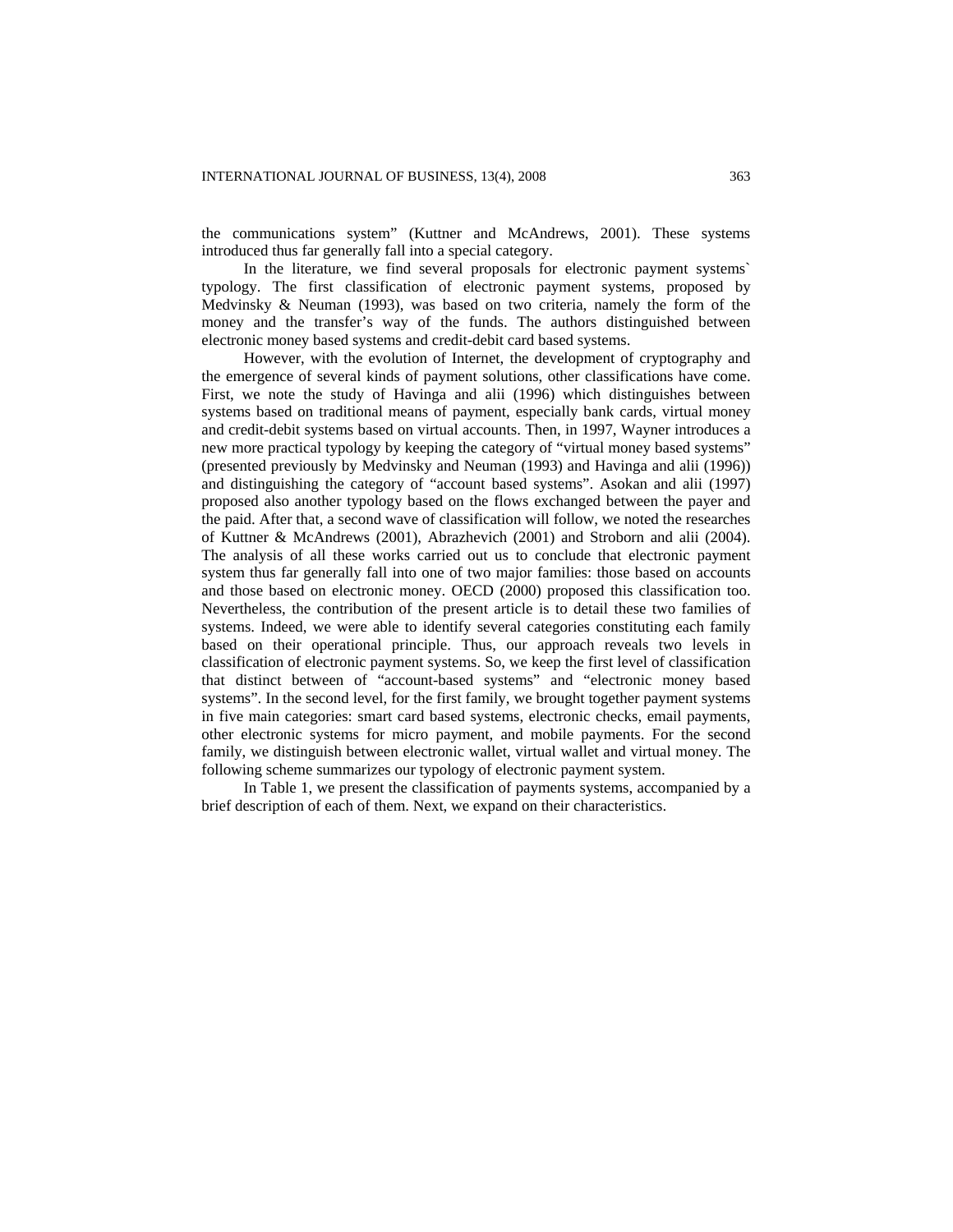364 Sahut

| <b>Systems</b>                               | Types                                                                                                                                                                                                                                                                      | <b>Examples</b>                                           | <b>Features</b>                                                                                                                   | <b>Transaction Value</b>                                                                        |  |  |
|----------------------------------------------|----------------------------------------------------------------------------------------------------------------------------------------------------------------------------------------------------------------------------------------------------------------------------|-----------------------------------------------------------|-----------------------------------------------------------------------------------------------------------------------------------|-------------------------------------------------------------------------------------------------|--|--|
| <b>Account Based Systems</b>                 |                                                                                                                                                                                                                                                                            |                                                           |                                                                                                                                   |                                                                                                 |  |  |
| Traditional card<br>based systems            |                                                                                                                                                                                                                                                                            | Cybermut<br>Telecommerce<br>Payline<br><b>SIPS</b>        | Based on the SSL<br>protocol<br>Security problems<br>with buyer and vendor<br>authentication                                      |                                                                                                 |  |  |
| <b>Card Based</b><br><b>Systems</b>          | Dynamic<br>virtual card                                                                                                                                                                                                                                                    | <b>GIE Carte Bancaire</b>                                 |                                                                                                                                   | Macro-payments<br>(due to relatively<br>high costs of a single<br>transaction)                  |  |  |
|                                              | SET –<br>CyberCOMM                                                                                                                                                                                                                                                         | <b>GIE Carte Bancaire</b>                                 | Alternative solutions<br>focused on security<br>improvement                                                                       |                                                                                                 |  |  |
| <b>Electronic</b><br><b>Checks</b>           | NetChex<br>CheckFree                                                                                                                                                                                                                                                       |                                                           | Dematerialization of<br>traditional checks<br>Have not gained large<br>acceptance<br>More popular in the<br><b>USA</b> and France | Macro-payments<br>(cheaper than card<br>systems but still<br>relatively expensive)              |  |  |
| E-mail<br><b>Payments</b>                    |                                                                                                                                                                                                                                                                            | Paypal, Billpoint, Yahoo<br>PayDirect, Citibank's<br>C2it | E-mails used for<br>notification<br>P <sub>2</sub> P market                                                                       | Micro-payments<br>Macro-payments<br>P 2 P payments                                              |  |  |
|                                              | Telecom kiosk                                                                                                                                                                                                                                                              | Tel2Get, EasyClick                                        | Service included in<br>phone bill                                                                                                 |                                                                                                 |  |  |
| Other<br>Electronic                          | <b>ISP</b> kiosk                                                                                                                                                                                                                                                           | w-HA                                                      | Monthly payments per<br>use, act, volume or<br>subscription                                                                       |                                                                                                 |  |  |
| <b>Solutions for</b><br>micro<br>payments    | Personal<br>account                                                                                                                                                                                                                                                        | Firstgate, Clik&Buy                                       | Service included in<br>Internet<br>bill                                                                                           | Micro-payments                                                                                  |  |  |
|                                              | Pre-paid card                                                                                                                                                                                                                                                              | EasyCode, Carte à Plus                                    | Scratch and phone<br>cards                                                                                                        |                                                                                                 |  |  |
| <b>Mobile</b><br><b>Payments</b>             | Platform initiatives:<br>J2ME<br>Mobile wallet<br>Mobile data<br>(SunMicrosystems)<br>Mobile Payment<br>verification<br>Built-in data-<br>Services Association<br>storing chip<br>(Orange, Telephonica<br>Built-in smart<br>Mobiles,<br>card reader<br>T-Mobile, Vodafone) |                                                           | Development phase<br>Attempts to create an<br>interoperable platform                                                              | Planned common use<br>for micro-payments<br>Application to<br>macro-payments<br>rather doubtful |  |  |
| <b>Electronic</b><br>Money<br><b>Systems</b> | Electronic or<br>virtual wallet                                                                                                                                                                                                                                            | Proton, Moneo,<br>Geldkarte,<br>Visa Cash                 | Based on smart cards<br>or software<br>Prepayment systems<br>Bank does not<br>participate in                                      | Micro-payments                                                                                  |  |  |
|                                              | Virtual money                                                                                                                                                                                                                                                              | Cyberbucks (Digicash),<br>Beenzs                          | transactions                                                                                                                      |                                                                                                 |  |  |

**Table 1**  Payment systems characteristics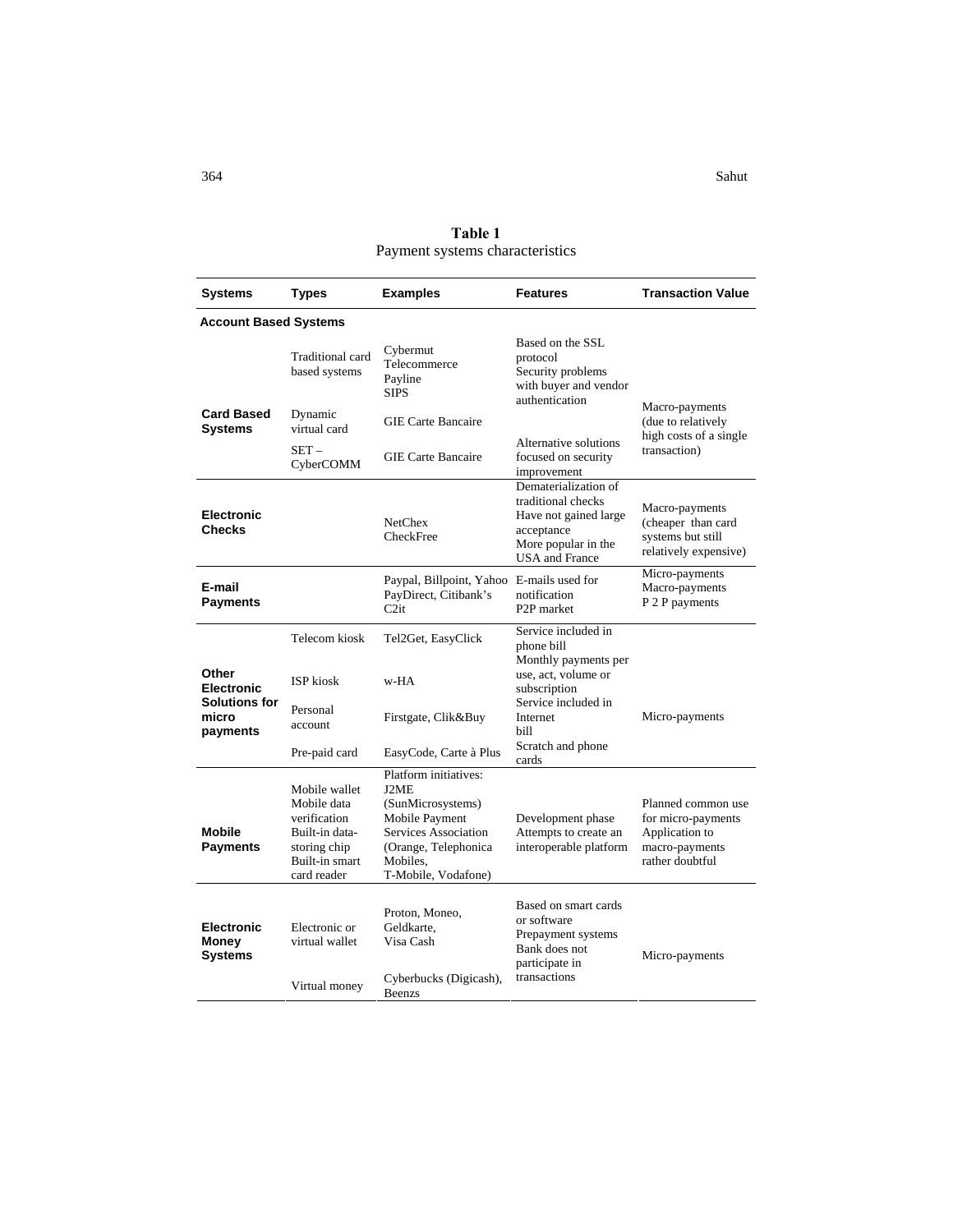#### **A. Account-based Systems**

Credit and debit card payment with the SSL (Secure Socket Layer) protocol is the most common way of paying on the Internet. An SSL-based transaction assures the encryption and integrity of a transferred message. Merchants can use it in two ways: with or without an intermediary. The version without intermediary (SSLWI) assures message encryption and integrity but exposes both parties to other risks. As a customer communicates their card number and expiry date directly to a merchant, the card number can be illegally used. Moreover, the existence of the merchant is not ensured. The vendor in turn does not have a guarantee that the buyer exists and that they will not repudiate the purchase afterwards. The version with an intermediary (SSLI) assumes the participation of a third trusted party, which guarantees the existence of the vendor as well as denying them access to the buyer's card data. It increases security on the customer's side, assuring them of the merchant's authentication and data confidentiality. Nonetheless, the latter is still not able to identify the buyer. This asymmetry can be eliminated by integrating an electronic signature system into the technology. The electronic signature allows the authentication of the buyer. However, such a solution requires the buyer to have a card reader (CyberCOMM<sup>1</sup>) or an electronic certificate (SET: Secure Electronic Transaction), which, because it involves additional costs, would have more difficulty in achieving a sufficient market acceptance. Due to the failure of SET, Visa decided to develop the payment protocol 3D Secure<sup>2</sup>, which was inspired by SET but makes it much less constraining for merchants (installation of a plug in software only). Thus this system moves complexity towards the e-commerce platform of Visa and banks, and merchants do not have the responsibility of engaging in the validation procedure of the transaction. Moreover, Visa guarantees nonrepudiation transactions to the merchants, and thus removes the unpaid transactions (about 5% of all transactions in France<sup>3</sup>). At the same time, dynamic virtual bank cards (DVC) have emerged. They allow banks to generate a single-use card, cryptogram number and expiry date every time the card user buys online. This solution does not require any additional applications for merchants and significantly minimizes the risk of the transaction. In France, the GIE Carte Bancaire launched e-Carte Bleue in April  $2002^4$ .

An electronic check is the transposition of a traditional check into a dematerialised environment. It uses a digital signature based on key public infrastructure (PKI) that can be automatically verified for authenticity. The customer sends his payment order to a merchant, who presents it to an e-check issuing institution, in order to authenticate it and make the payment. Then, the data related to the e-check is transmitted to a clearing system. The procedure of fund transfer is the same as in the case of a paper check. Similar to the card based system, electronic checks are used for macro-payments but their unit transaction costs are lower. Nevertheless, due to their limited popularity in traditional payments (in fact, used only in the United States and France), they do not constitute a serious threat to card based systems.

E-mail based payments are also used for micro-payments. They are designed for small businesses as well as for P2P (person-to-person) transactions. Online auctions constitute the largest source of e-mail payment revenues. However, they are also used to pay for online gambling and adult entertainment, as well as low-value international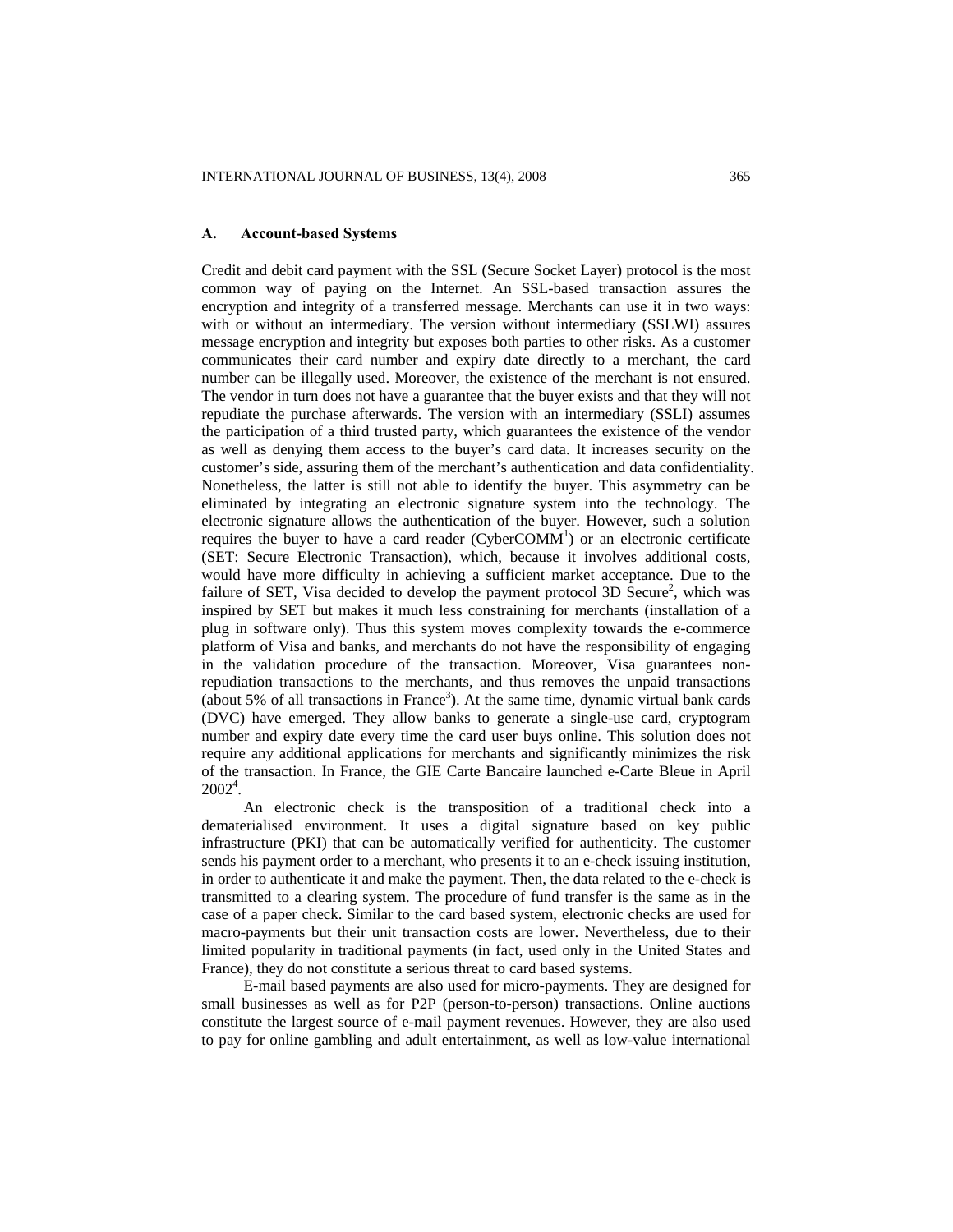payments. As a matter of fact, e-mail payments are not processed via e-mail. E-mails are used for notification, but funds are transferred in the same way banks settle interbank transactions. A customer loads an amount of money from his bank account into a service provider account, then specifies the sum of money to be sent and enters the email address of a recipient. Both customer and recipient are notified that the money has been sent. The recipient receives the money and withdraws it from their bank account.

Apart from electronic/virtual wallets and e-mail payments, micro-payments can be handled by incorporating the consumption of a service into phone or Internet billing. Payments included in the phone bill are paid via a telecom kiosk, while Internet billbased solutions can be operated in Internet service provider (ISP) kiosks and personal account systems. These solutions are very easy to use but they are more expensive than the other micro-payment solutions and have some serious limitations, as they frequently require two telephone lines - lines using ADSL or additional applications. Another solution is based on pre-paid phone and scratch cards but it has just started to be commercially deployed.

Mobile payments are the payments carried out by PTDs (Personal Trusted Devices), such as wireless phones or PDA (Personal Digital Assistant), as well as by other emerging ones such as set-top boxes for interactive television systems or game consoles. Mobile payments can be used for: wireless Internet shopping, face-to-face shopping, vending machines, event and public transport ticketing, P2P (Person-to-Person) payments, pay-as-you-use payments, etc. Although mobile commerce and mobile payment seem very attractive and convenient to users, after a few years of research and different projects, their popularity is still far from ubiquitous.

#### **B. Electronic money based Systems**

At the outset, electronic money included three types of payment systems: electronic wallets, virtual wallets and virtual money. Electronic and virtual wallets first require money to be deposited with the manager of the payment system, by various traditional means of payment. Electronic wallets are based on smart card technology, which is used to store data about the customer's funds. Cash is loaded into the e-wallet by a transfer from the cardholder's account. In this way, banks are not involved in the transaction at the moment of purchase. E-wallets mainly target the micro-payment market. At present, they can be used at points of sale, vending machines, parking meters, ticket machines, public payphones, and set-top boxes for interactive TV, etc. The integration of this system into Internet payments requires a smart card reader on the customer's side. The simplest and most realistic way to achieve this is to build readers into mobile phones. Such a solution can accelerate the development of pay-per-use services, such as online games, music, ticketing or mass transit systems. Systems based on the virtual wallet are quite similar to those based on electronic wallets. The only difference is that cash is stocked on the software instead of on a smart card. After having created an account at the system issuer, the buyer only has to enter their ID and password at the moment of transaction. The virtual wallet is used for macro and micropayments via the Internet. Virtual money, like Cyberbuck (Digicash) or Beenz, were pure electronic currencies. The consumer buys coins from the provider of this sort of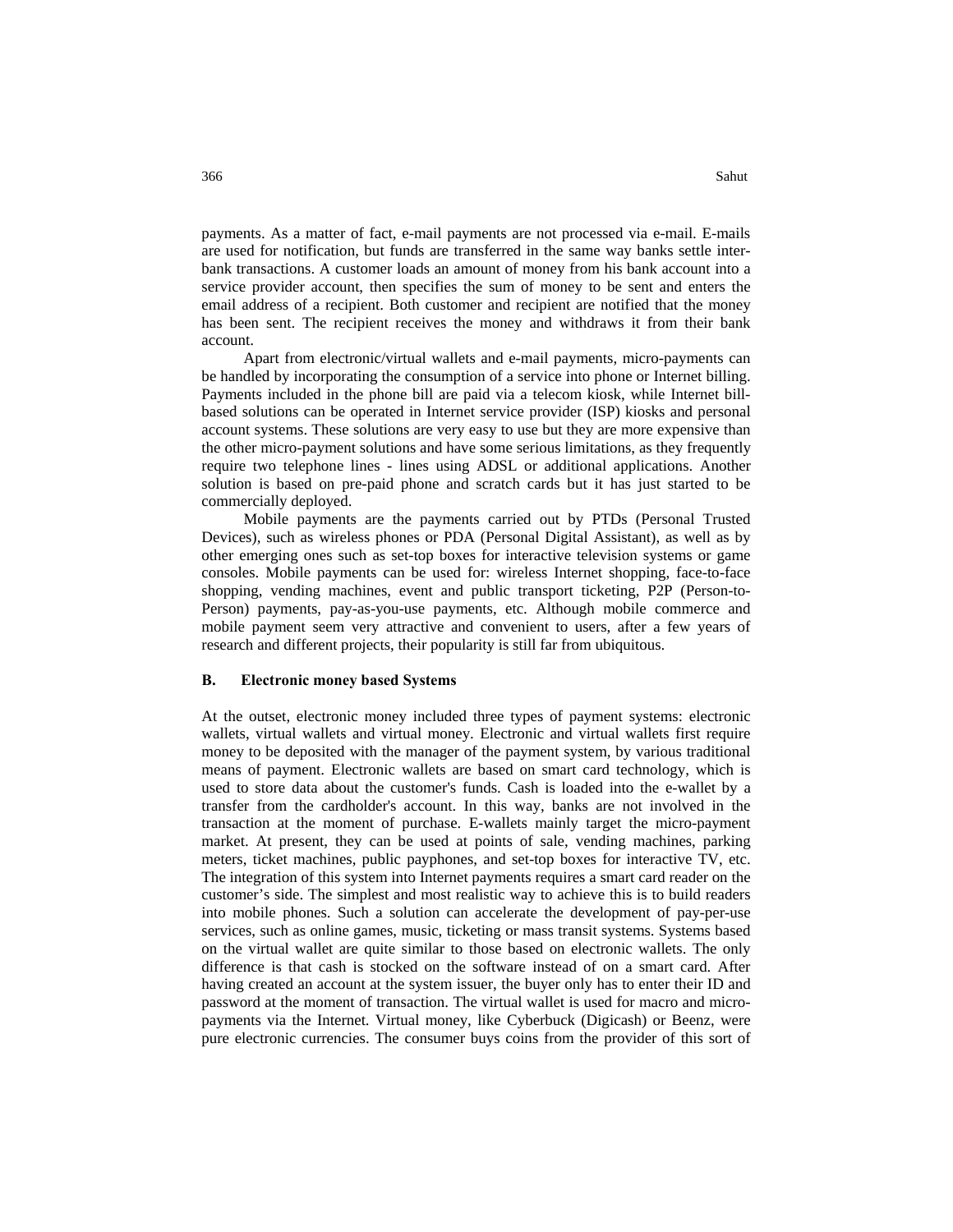money and stores them on his hard drive. Each coin is protected by an encrypted number and an encoded signature, in order to avoid unauthorized duplication or counterfeiting. The shape of this sort of money is not very different from the money included in virtual wallets. But the principles are different because it is not necessary to deposit money before receiving electronic money and there is no official exchange rate for it, as with an official currency like the US dollar.

## **III. METHODOLOGY AND CRITERIA**

This study contains two parts: the selection of criteria and the evaluation process of payment solutions. In the first part, we have selected the criteria and their importance from a review of the literature and individual interviews with the 32 French experts who participated in the evaluation process in March 2005.

For the second part of our study, we used a modified Delphi process<sup>5</sup>. A Delphi panel offers a systematic way to reach a consensus thanks to the judgement of experts or professionals in a given field, (who consult each other at periodic intervals during a given period). The same participants are generally consulted on a number of different series of questions, by means of short questionnaires or by discussions in groups. In phase one, we collected the opinions of 32 French experts. In phase two, a small panel of 7 experts interpreted the results from the participants of the first phase and drew conclusions by consensus.

Our review of the literature enabled us to identify several researches which tried to develop and introduce criteria permitting to assess the electronic payment systems on Internet. For this purpose, Schmidt and Muller (1999) affirm to have identified more that 30 assessment criteria in the literature. In what concerns us, we distinguish two literature development phases. The first phase relates to "constructivists" work in the matter. The main researches are those of Neuman and Medvinsky (1995), Furche and Wrightson (1996), Havinga and alii (1996), Asokan and alii (1997), MacKie-Mason and White (1997) and Wayner (1997). These papers developed and insisted, especially, on the technical aspects as determinant criteria of success of an electronic payment system. But, the use's experience feedback of those systems demonstrates that costumers use mainly the solutions which one notes problems regularly, namely the bank cards (Caunter, 2001; Wales, 2003). For that, at the beginning of the years 2000, the second phase of research works which granted, in addition to the technical dimension, an importance to the various users' needs of electronic payment systems, immersed (Bellare and alii, 2000; Wright, 2002; Tsiakis and Stephanides, 2005).

We recall that MacKie-Mason and White (1997) and Schmidt & Muller (1999) highlight the significant number of the criteria identified to assess an electronic payment system. They also underline that these criteria are not the same from an author to another. We point out that this number certainly increased with the advent of the literature's second phase. Nevertheless, a thorough reading of the literature allows us to define the main criteria of evaluation and the elements of measurement.

The following table synthesizes the four types of criteria as well as the review of the literature which justifies them.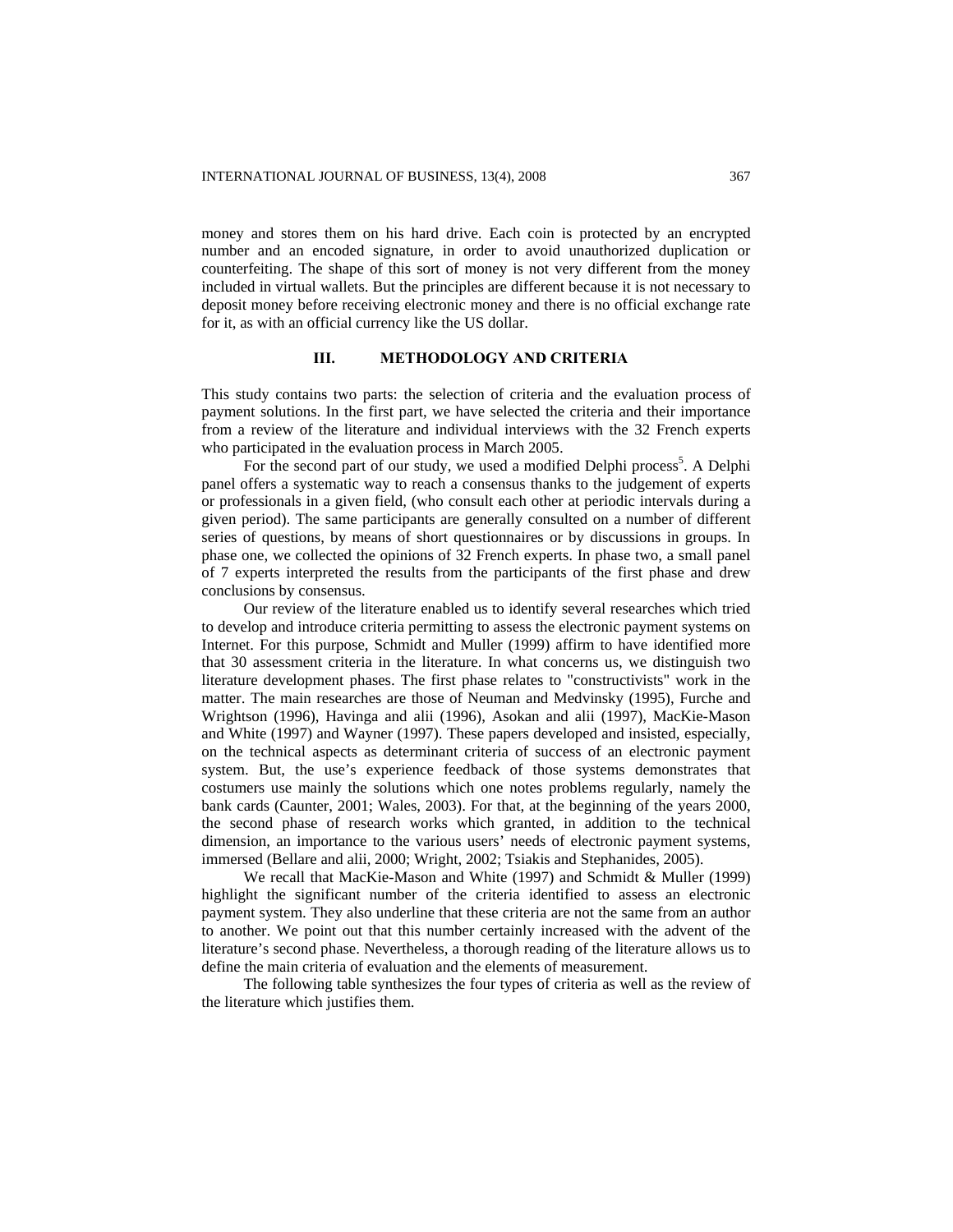368 Sahut

| <b>Criteria</b> | <b>Elements of measurement</b>                                                                                                                                                                         | <b>Source in literature</b>                                                                                                                                        |  |  |  |
|-----------------|--------------------------------------------------------------------------------------------------------------------------------------------------------------------------------------------------------|--------------------------------------------------------------------------------------------------------------------------------------------------------------------|--|--|--|
| <b>Security</b> | • Identification<br>• Confidentiality<br>• Authentification<br>$\bullet$ Integrity<br>• Customer solvability<br>· Non-repudiation<br>• Durability<br>• Liquidity/convertibility<br>$\bullet$ Anonymity | • Bellare and Alii (2000)<br>• Abrazhevich D. (2001)<br>• Sahut $(2001)$<br>$\bullet$ Wright (2002)<br>• Peffers and Ma (2003)<br>• Tsiakis and Stephanides (2005) |  |  |  |
| Cost            | $\bullet$ Customer<br>$\bullet$ Seller                                                                                                                                                                 | • Schmidt and Müller (1999)<br>• Hadidi and Siripaiboon (1999)<br>• Wright $(2002)$<br>• Chou, Lee, and Chung $(2004)$                                             |  |  |  |
| Convenience     | • Installation/subscription<br>• Process complexity/speed                                                                                                                                              | • Wright $(2002)$<br>• Lee and Tsang $(2003)$<br>• Chou, Lee, and Chung $(2004)$                                                                                   |  |  |  |
| Universality    | • Hadidi and Siripaiboon (1999)<br>• Payment type<br>• Abrazhevich (2001)<br>• Interoperability<br>• Kannen and Alii (2003)                                                                            |                                                                                                                                                                    |  |  |  |

**Table 2**  Criteria in electronic payment literature

#### **A. Security**

According to the literature and professional studies, the greatest deterrent for customers paying via the Internet is the possibility of fraud. Forrester (2004) proved that for every \$1,000 of Internet business transactions, \$1 is still fraudulent<sup>6</sup>. Then, we have decided to attribute the highest importance to the set of security factors. Having analysed the components of security systems, we have distinguished nine levels of security: identification, confidentiality, authentication, data integrity, customer solvability, nonrepudiation, durability, liquidity/convertibility and anonymity/traceability. This distinction is based on already existing research works (e.g., Sahut, 2001) and enriched with three additional factors mentioned by Peffers and Ma (2003). All of the evaluation criteria have been attributed the same relative weight in the composition of the global security score. The only exceptions are the non-repudiation and anonymity/traceability criteria, which are considered a particularly important component of security systems. It is difficult to balance the protection of sellers and the control of personal data use. A great concern of online customers is the possibility of keeping payment activities private and of preventing third parties from observing and tracking spending habits (Camponovo and Pigneur, 2003).

The nine security criteria are provided below: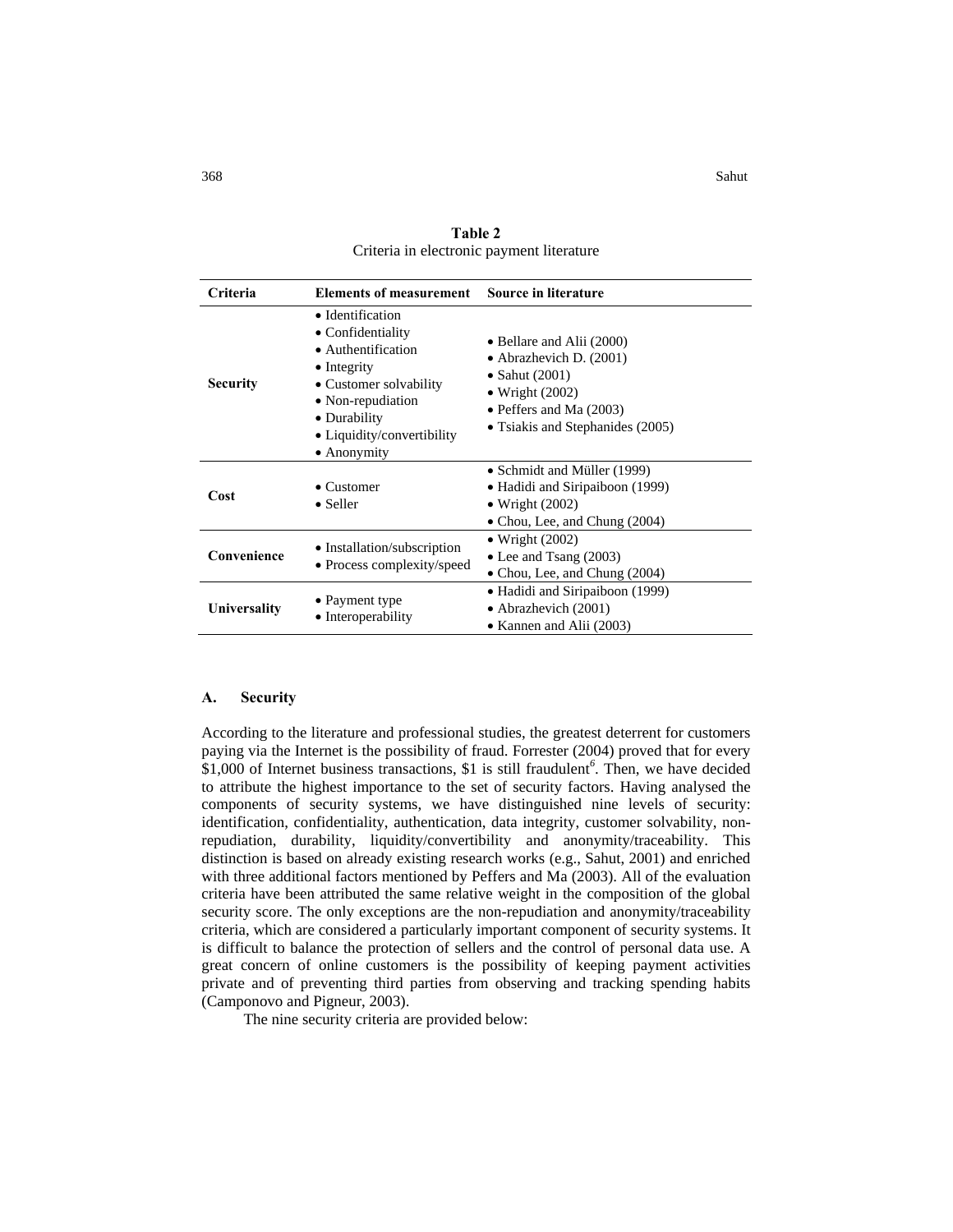- **1. Identification:** in order to initiate a transaction both parties have to be identified: a buyer, who is obliged to pay, and a merchant, who is obliged to provide a product or service. When buyers pay online they cannot use clues from direct observation of the vendor's appearance and behaviour to identify them,, as would be possible if they were face-to-face. The same risk applies to the merchants; buyers can acquire goods without paying.
- **2. Confidentiality:** only indispensable transaction details are revealed to the parties, other data remain unknown. For instance, the vendor should not know a customer's card number when an intermediary provides him with a payment certification. The intermediary, in turn, is not supposed to be informed of purchase details. Another problem is to ensure that an unintended third party will not intercept data, as their possible abusive use is the major Internet risk concern.
- **3. Authentication:** electronic transactions have to be authenticated. Honest intentions of trading parties are ensured by the terms of transaction (product features and quantity, price, delivery date etc.). The electronic translation of this contract is the key factor of the future development of electronic commerce. Customers require a guarantee that a merchant will not charge them for an imaginary purchase.
- **4. Data integrity:** during the session, payment data cannot be intentionally or unintentionally tampered with.
- **5. Non-repudiation:** merchants want to be sure that the payment obligation will not be repudiated afterwards.
- **6. Customer solvency:** customer solvency can be verified by a merchant or, to a certain extent, guaranteed by a bank.
- **7. Durability:** users want to be sure that their data or transaction details can be verified and are not going to be misused after a certain period of time. The transaction system has to be resistant to any hardware or software defaults.
- **8. Liquidity/convertibility:** transferred money can be withdrawn or converted to another currency immediately, without any additional procedures.
- **9. Anonymity (Privacy):** anonymity (or privacy) refers to a customer's ability to do a transaction on the Internet, without her/his identity being known. When a credit card is used, the user needs to be identified in order to have a secure payment. But customers want to be anonymous to the merchants and prefer not to leave any traces of completed transactions.

# **B. Cost**

The cost of an e-payment system is often an under estimated criterion when considering users' choices, as is the development of e-payment systems through network effects. A crucial condition to the payment system's success is that the cost of payment systems, to both the customer and the merchant, should be inexpensive, especially at the beginning in order to reach a large base of users, which leads to positive network effects (Leibbrandt, 2004). The solutions that designers also have to pay attention to are the fixed transaction fees and charges. This risk factor is particularly important in the case of micro-payments, as a unit transaction cost determines a minimal payment that yields profits. Nevertheless, the global weight of this factor is lower than the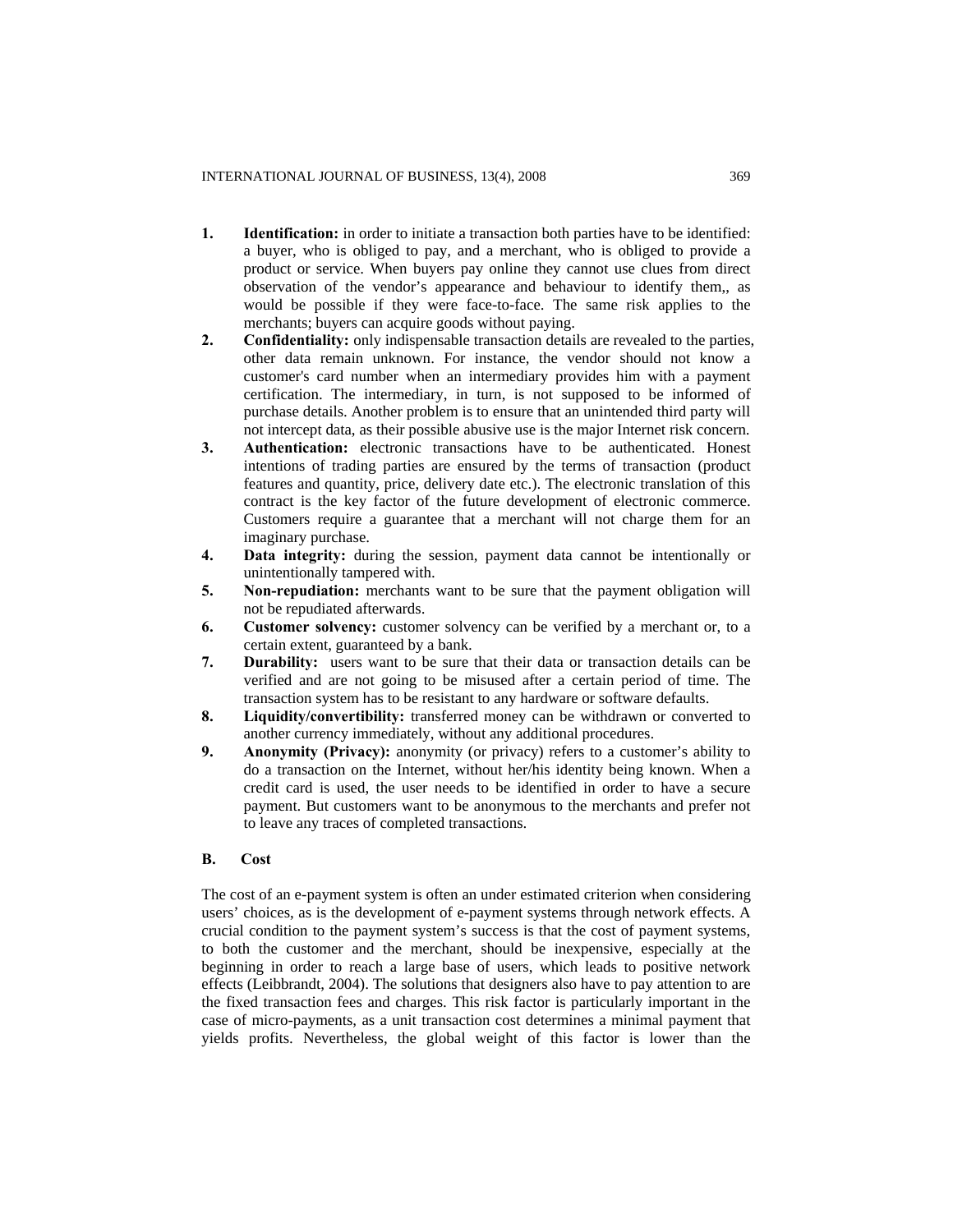importance of the security criteria. In most of the existing business models the transaction costs are covered by sellers who, subsequently, get their money back by charging customers for other services.

**Customer cost:** depending on business models, costs can include installation, subscription and recurrent usage. The recurrent costs can take the form of commissions on transactions, or monthly subscription fees.

Seller cost: sellers are able to cover the installation or subscription costs. However, they can also be charged recurrent transaction fees.

## **C. Convenience**

Other than a small number of technological enthusiasts, most parties to electronic transactions are reluctant to learn about complex processes or applications. Convenience is considered one of the deciding factors of the system's success (Lee and Alii, 2003). Payment systems are expected to be transparent and integrated with a universal net environment (e.g., SSL card payment). Thus, payment systems should require the least amount of effort and equipment. Consequently, complex proprietary solutions, requiring installation of additional software or equipment, (e.g., CyberCOMM) were rejected soon after their introduction. This criterion in our analysis has the same global importance as the universality criterion.

**Installation/subscription:** payers are unwilling to follow lengthy or over-sophisticated installation and subscription procedures.

**Process complexity/speed:** all users (buyers and sellers) expect the payment system to be fast and trouble-free. They do not want to waste their time on complex payment procedures.

### **D. Universality**

According to Kannen and alii (2003), payment systems should have as few constraints as possible, as far as software, localization, minimal or maximal amount of payment, or currency of payment are concerned, to allow adoption by any customer or merchant. This feature is also attributed a lower weight than security factors<sup>7</sup>. The lack of interoperability among systems is a great barrier to their future development. This problem has also led to many failures of electronic payment solutions.

**Payment type:** this criterion depends on the possibility of making micro-payments, macro-payments and payments in foreign currencies.

**Interoperability:** this criterion measures the payment system compatibility with other electronic payment systems and infrastructures.

Table 3 summarizes the set of criteria and their relative importance to the success of electronic payment systems, defined from the expert interviews. The maximum score corresponds to the relatively highest importance of the feature.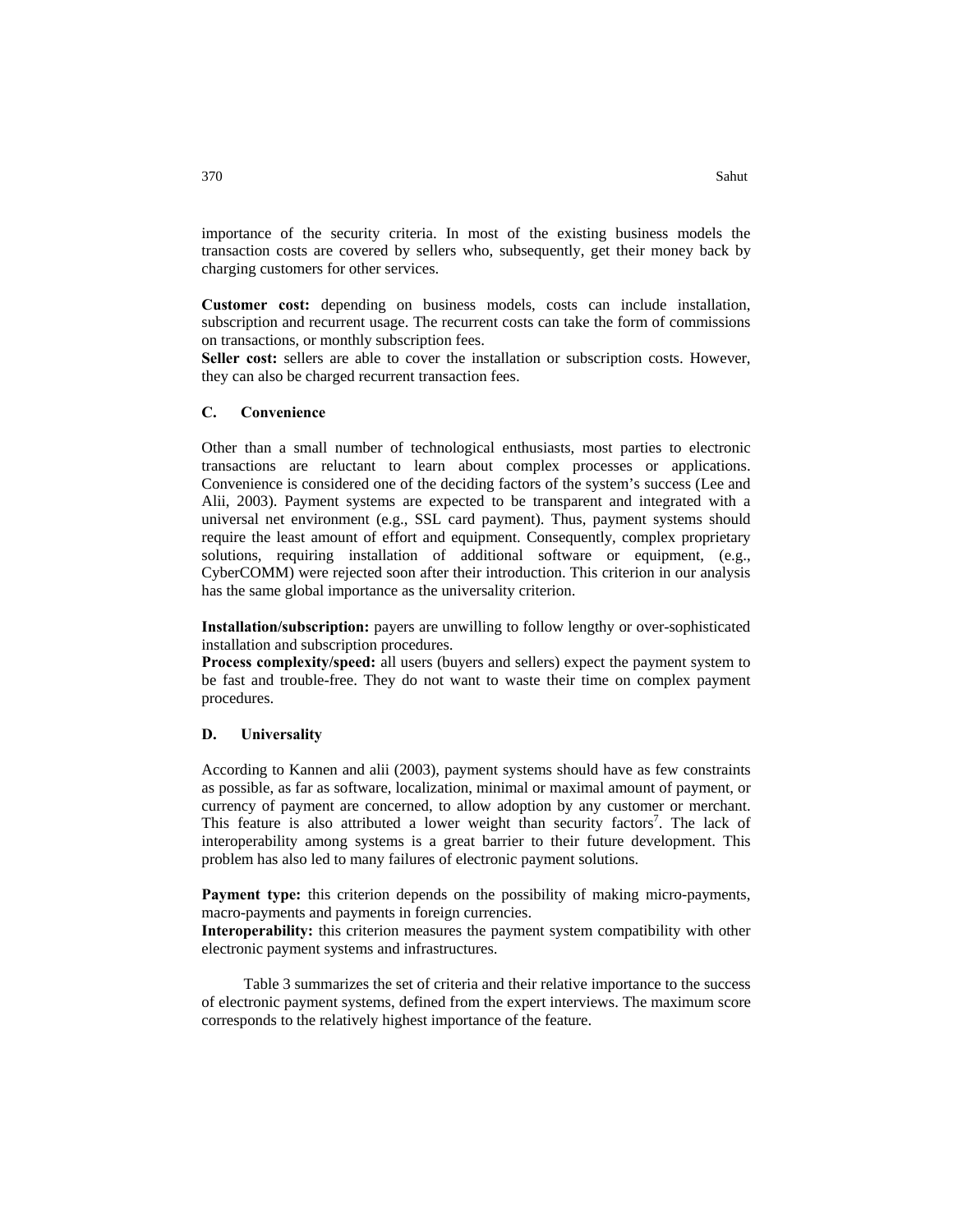| Feature                         | Weight         |  |  |  |
|---------------------------------|----------------|--|--|--|
| <b>Security</b>                 |                |  |  |  |
| Identification                  | $\overline{2}$ |  |  |  |
| Confidentiality<br>٠            | $\overline{2}$ |  |  |  |
| Authentification<br>٠           | $\overline{2}$ |  |  |  |
| Integrity<br>■                  | $\overline{2}$ |  |  |  |
| Customer solvability            | $\overline{c}$ |  |  |  |
| Non-repudiation<br>■            | 3              |  |  |  |
| Durability<br>■                 | $\overline{2}$ |  |  |  |
| Liquidity/convertibility        | $\overline{c}$ |  |  |  |
| Anonymity                       | 3              |  |  |  |
| <b>Total Security Score</b>     | 20             |  |  |  |
| Cost                            |                |  |  |  |
| Customer                        | 5              |  |  |  |
| Seller                          | 5              |  |  |  |
| <b>Total Cost Score</b>         | 10             |  |  |  |
| Convenience                     |                |  |  |  |
| Installation/subscription       | 5              |  |  |  |
| Process complexity/speed        | 5              |  |  |  |
| <b>Total Convenience Score</b>  | 10             |  |  |  |
| Universality                    |                |  |  |  |
| Payment type                    | 5              |  |  |  |
| Interoperability                | 5              |  |  |  |
| <b>Total Universality Score</b> | 10             |  |  |  |
| <b>Maximal Score</b>            | 50             |  |  |  |

## **Table 3**  Set of evaluation criteria

## **IV. RESULTS AND INTERPRETATION**

A first analysis makes it possible to distinguish three groups from the systems, according to their mark.

**mark ≤ 30:** characterizes systems that have disappeared, like SET or CyberComm. These very secure solutions neglect the other factors, so their global mark is bad. In particular, SET-based systems were too slow.

**30 < mark < 35:** systems whose development is still dubious, like e-check or e-carte bleue. They are less secure than the first group's systems, but their cost and convenience partially fills this gap.

**mark > 35:** it is a group where the payment systems are already successes, even if the mark, as regards security, of the systems tested is rather average.

The mark obtained by the email payment system Paypal shows that it could, in the middle term, compete with the SSL card payment. Moreover, the structure of risks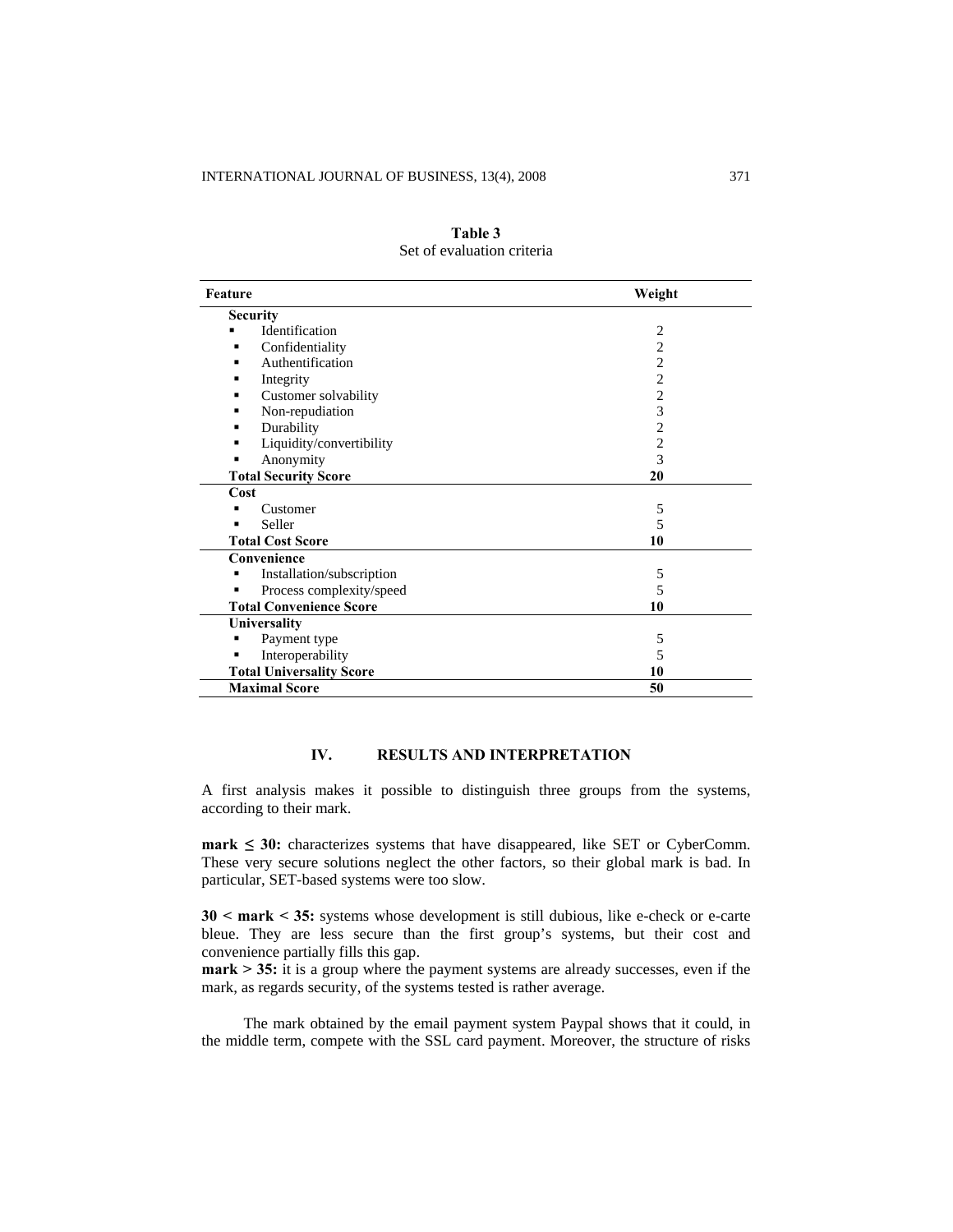is different for email payments compared to SSL payments: the management of the email payment system appears as a risk factor, because it can go bankrupt (which harms the durability and the liquidity/convertibility of the payment system) but the global security increases (security mark going from 8 to 15).

#### **Table 4**

# Evaluation of payment system

Legend:

SSLI = credit and debit card payment with the SSL protocol 3.0 with an intermediary (bank or payment service provider) who insure the payment processing and can guarantee payments. SSLWI = credit and debit card payment with the SSL protocol 3.0 without an intermediary. For a description of SSL protocol 3.0: <http://wp.netscape.com/eng/ssl3/3-SPEC.HTM#2> DVD = Dynamic Virtual Card

|                                 | <b>SET</b>     | <b>SSLI</b>    | <b>SSL</b><br>WI | Cyber<br>Comm  | E-carte<br><b>Bleue</b><br>(DVC) | Odysseo<br>(virtual)<br>wallet) | eCheck<br>.Net | Paypal         |
|---------------------------------|----------------|----------------|------------------|----------------|----------------------------------|---------------------------------|----------------|----------------|
| <b>Security (max 20)</b>        |                |                |                  |                |                                  |                                 |                |                |
| • Identification                | 1.5            | 1              | 1                | $\overline{2}$ | 1.5                              | 1.5                             | 1              | 1.5            |
| Confidentiality                 | $\overline{2}$ | $\overline{2}$ | $\overline{c}$   | $\overline{c}$ | 2                                | $\overline{c}$                  | $\overline{c}$ | 2              |
| Authentification                | 1.5            | 1              | 1                | $\overline{c}$ | 1.5                              | 1                               | 1              | $\overline{c}$ |
| Integrity                       | $\overline{2}$ | $\overline{2}$ | $\overline{c}$   | $\overline{2}$ | 2                                | 2                               | 2              | $\overline{c}$ |
| Customer solvability            | $\overline{c}$ | 1              | $\overline{0}$   | $\overline{c}$ | $\mathbf{0}$                     | $\overline{2}$                  | $\mathbf{0}$   | $\overline{2}$ |
| Non-repudiation                 | 3              | $\mathbf{0}$   | $\Omega$         | 3              | 1                                | 3                               | 3              | 1.5            |
| • Durability                    | $\overline{2}$ | $\overline{2}$ | $\overline{c}$   | $\overline{c}$ | $\overline{c}$                   | 1                               | $\overline{c}$ | 1              |
| • Liquidity/convertibility      | $\overline{c}$ | $\overline{c}$ | $\overline{c}$   | $\overline{c}$ | $\overline{c}$                   | $\theta$                        | $\overline{c}$ | 1              |
| • Anonymity (Privacy)           | $\overline{2}$ | $\overline{2}$ | $\theta$         | $\overline{c}$ | $\overline{2}$                   | 3                               | $\overline{c}$ | $\overline{c}$ |
| <b>Total Security Score</b>     | 18             | 13             | 10               | 19             | 14                               | 15.5                            | 15             | 15             |
| $Cost$ (max 10)                 |                |                |                  |                |                                  |                                 |                |                |
| Customer                        | 3              | 5              | 5                | 1              | 1                                | 3                               | 4              | 5              |
| $\blacksquare$ Seller           | $\Omega$       | $\overline{2}$ | 5                | $\Omega$       | $\overline{4}$                   | $\overline{2}$                  | 2              | 4              |
| <b>Total Cost Score</b>         | 3              | 7              | 10               | 1              | 5                                | 5                               | 6              | 9              |
| Convenience (max 10)            |                |                |                  |                |                                  |                                 |                |                |
| • Installation/subscription     | 2.5            | 5              | 5                | 0.5            | 3                                | 2                               | 2.5            | 3.5            |
| • Process complexity            | 0.5            | 3              | 5                | 0.5            | 4                                | $\overline{c}$                  | 2.5            | 4.5            |
| <b>Total Convenience Score</b>  | 3              | 8              | 10               | 1              | 7                                | $\overline{\mathbf{4}}$         | 6              | 8              |
| Universality (max 10)           |                |                |                  |                |                                  |                                 |                |                |
| • Payment type                  | 3              | 3              | 3                | 3              | 3                                | 4.5                             | 3              | $\overline{4}$ |
| Interoperability                | $\overline{2}$ | 5              | 5                | $\overline{c}$ | 5                                | 1                               | 3              | 3              |
| <b>Total Universality Score</b> | 5              | 8              | 8                | 5              | 8                                | 5.5                             | 6              | 7              |
| TOTAL (max 50)                  | 29             | 36             | 38               | 26             | 34                               | 30                              | 32             | 39             |

The domination of SSL card payment on the market is also explained by network effects where the cost of the system plays a dominating role at its beginning.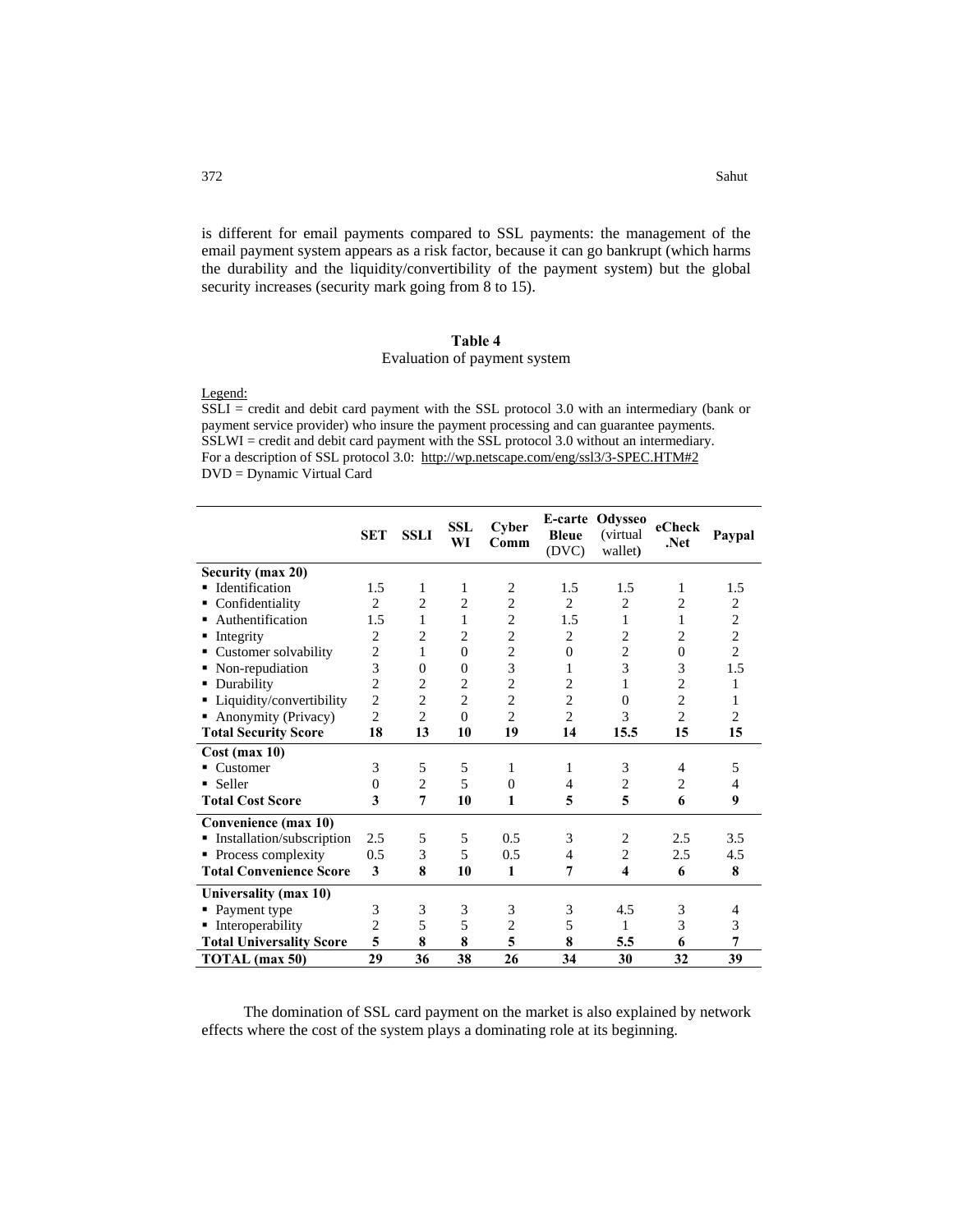In general, consumers do not take into account the network effects they may cause that can, in some cases, lead to a blockage. Consumers do not make their choice of consumption based on intrinsic technological quality, but according to the number of people who have already chosen the system. This makes technology gravitational and increases its chances of becoming essential in the future. The launching of a payment system must be done on the basis of an economic logic and, more importantly, on a logic of "network good". The network effects are thus starting to increase the levels of adoption. In the same manner, the means of Internet payment falls under these problems of "network good", which makes it possible to understand why the market is dominated by SSL card payment despite its precarious security. Its facility and ease of use, together with its integration with the two principal browsers, "Internet Explorer" and "Netscape Navigator", have created an established base of users, with which other systems such as SET, cannot compete, in spite of their superiority in terms of security. Leibbrandt (2004) suggests subsidizing the development, using the most effective technology in order to generate a significant established user base, could lead to increased product or service prices afterwards.

To avoid the death of highly secure solutions, and thus more expensive solutions, it is necessary to question which business model to implement. Indeed, the traditional business models used by the banks (direct invoicing of buyers and merchants) led to resounding failures.

## **V. IMPACT ON THE BANKING SYSTEM**

As money is the lifeblood of economies, electronic payments have strongly influenced the banking sector. Banks are no longer the only managers of money flows. Moreover, they seem to be losing control over their creation. The problem of uncontrolled money creation outside the usual banking institutions is considered quite serious and constitutes a topic of many economic debates. Nowadays, money can be created independently of the banking systems by e-payment providers. This happens when the e-payment providers grant consumer credits. The dilution of the role of central banks in monetary policy can lead to a huge dysfunction in the whole banking system. Endless discussions have led to the conclusion that e-payment providers should not be permitted to award credit unless they have the status of credit institutions. However, the dynamic development of the Internet economy weakens the decision-making power of banks and the banking system. Therefore, they have to search for alternative solutions. Currently, central banks can compensate the loss of control over money creation by issuing electronic money or augmenting the level of obligatory reserves. In the long term new tools will have to be provided, otherwise economies may experience very serious problems.

The loss of control is not the only consequence of the development of e-payment systems. Another issue results from the fact that banks exposed to tough competition from new entrants can no longer be sure of the stability of their profits. The growing number of payment service providers decreases the predictability of customer choices and increases the variability of revenue. Moreover, since a significant part of information on customers' investments, solvency, credit strategies etc. is no longer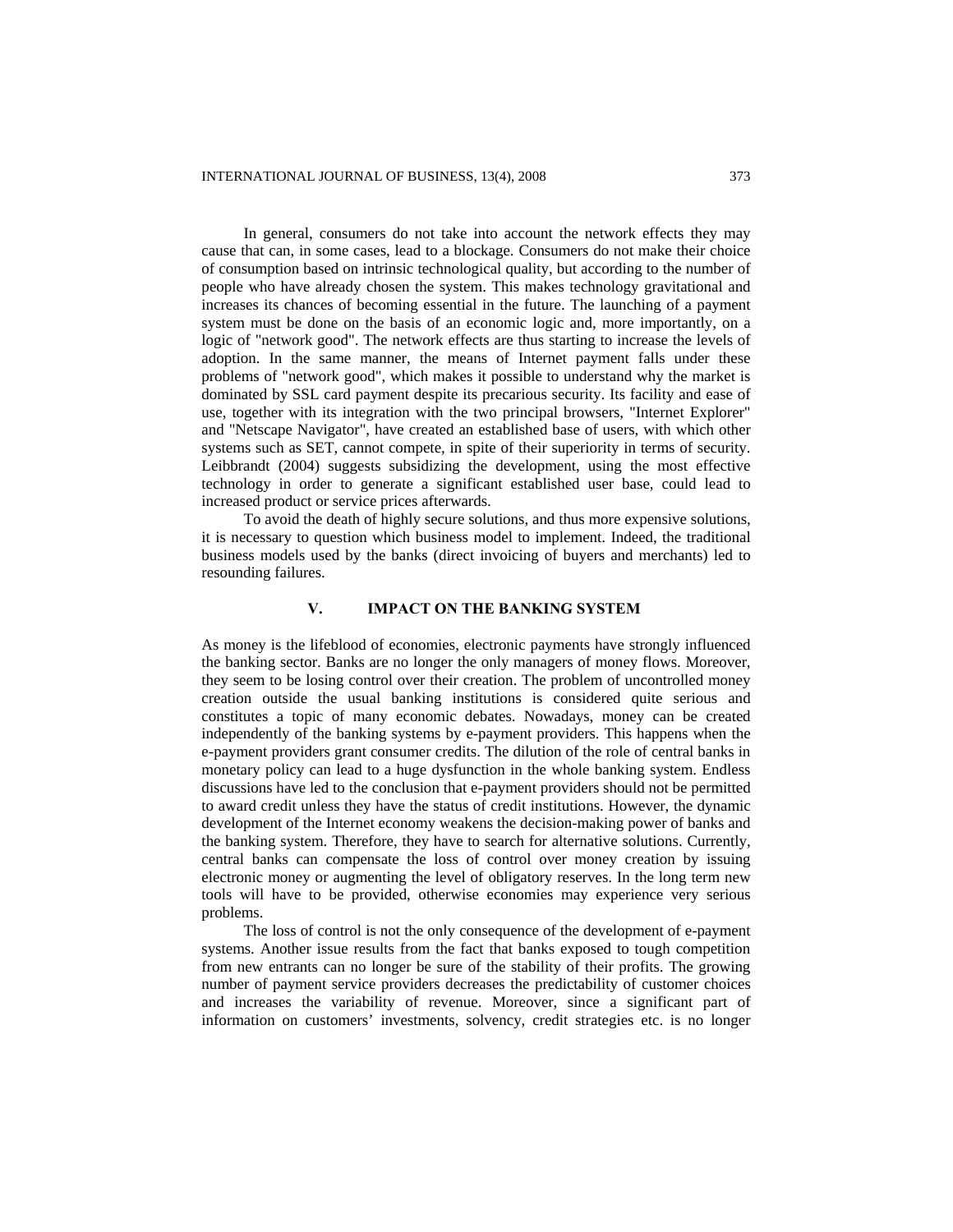registered in the databases of central banks, the ability of central banks to identify the objectives and priorities of monetary policy is significantly undermined.

All of these factors can lead to serious deregulation of banking systems. Economies may face serious problems resulting from their unpreparedness for the new marketplace. Therefore, we cannot neglect the urgent necessity of adjusting financial and legal systems to the rules of the Internet economy.

## **VI. CONCLUSION**

Since the emergence of electronic payments, their features and strategies of development have been constantly changing. At the outset, e-payment providers focused exclusively on security issues proposing proprietary systems that were quite expensive and user-unfriendly. Having realized that the market rejects such solutions, they started concentrating on costs and convenience, proposing less secure systems. Surprisingly, they did much better. The best example is the SSL card payment, which has always been heavily criticized for its insecurity. Its leading position in macropayments is due to several factors: simplicity, interoperability and popularity of the original payment mode (offline transactions by card) in traditional payment systems.

This article shows that for an Internet payment system to be successful it is important that it is designed to meet the user's need. To be the best in one aspect, like security, is not enough to get a large market share. SSL card payments achieved a critical market share because of its ability in terms of cost and convenience, despite its insufficiencies with respect to security. They now dominate the e-payment market. It is a non-optimal equilibrium because it is the most widely-used payment system, but its low security slows down e-commerce development. This situation seems difficult to change because network effects play a crucial role. Only email payment systems appear as a serious competitor. Another solution is governmental intervention because consumers do not take into account the network effects that they cause, which lead to a blocking on SSL - a very non-efficient technology.

The first step to take to get out of this vicious circle is to make all interested parties realise that a change in the present situation can bring important benefits. The introduction of a new, more advantageous system could increase the level of payment service security, decrease losses caused by frauds as well as allowing the better positioning of participants within the value chain. However, the real introduction of such a system requires a joint effort of all parties and this condition is the fundamental factor impeding the changes. Although governmental interventionism is inconsistent with the rules of free market economy, it seems that imposing legal restrictions could constitute an efficient way to induce some changes. The introductions of normalisation standards or of administrative constraints are examples of possible state actions.

# **ENDNOTES**

- 1. http://www.journaldunet.com/9911/991116cybercomm.shtml (accessed 12/05/07)
- 2. http://partnernetwork.visa.com/pf/3dsec/main.jsp (accessed 12/05/07)
- 3. http://www.fia-net.com/ (accessed 27/02/07)
- 4. http://www.e-cartebleue.com/client/home.asp (accessed 27/02/07)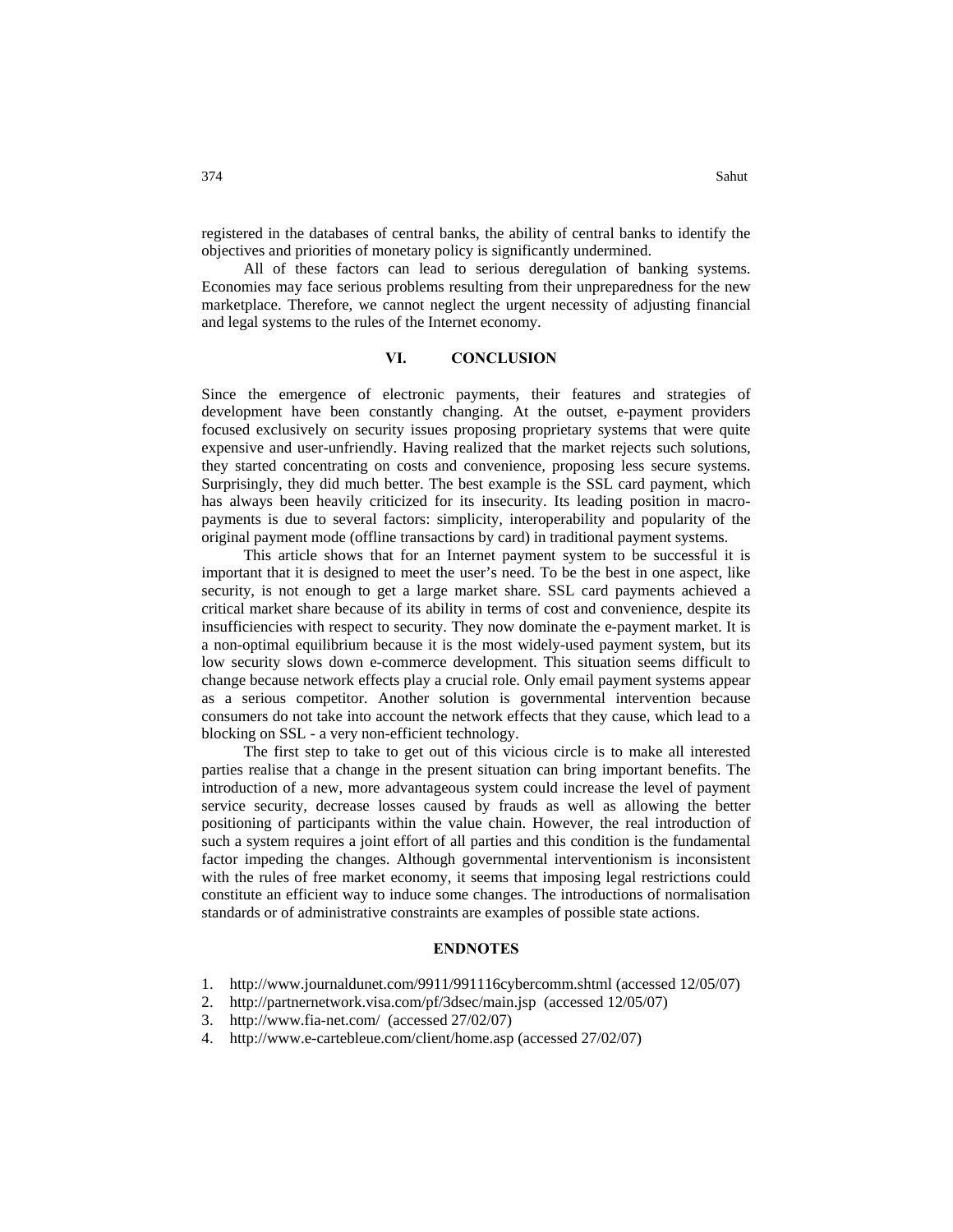- 5. Linstone H. (1975)*, The Delphi Method,* Addison Wesley, Linstone H. & M. Turoff : http://www.is.njit.edu/pubs/delphibook/ (accessed 10/04/07)
- 6. http://www.forrester.com/find?N=50058 (accessed 27/12/06)
- 7. http://searchcio.techtarget.com/originalContent/0,289142,sid19\_gci798143,00.html (accessed 27/12/06)

## **REFERENCES**

- Abrazhevich, D., 2001, "Classification and Characteristics of Electronic Payment systems"*, Lecture Notes in Computer Science,* VOL. 2115, pp. 81-90.
- Asokan, N., Janson, P., Steiner, M., and Waidner, M., 1997, "The State of the Art in Electronic Payment Systems", IEEE Computer 30, no. 9, p. 28–35.
- Baddeley, M., 2004, "Using E-Cash in the New Economy: An Economic Analysis of Micropayments Systems", *Journal of Electronic Commerce Research*, VOL. 5, NO.4, novembre 2004, pp. 239-53.
- Bella, G., Massacci, F., and Paulson, L.C., 2005, "An Overview of the Verification of SET", *International Journal of Information Security*, *Springer-Verlag,* Volume 4, No. 1.
- Bellare, M., Garay, J.A., Hauser, R., Herzberg, A., Krawczyk, H., Steiner, M., Van Herrenweghen, E., and Waidner, M. "Design, Implementation and Deployment of the iKP Secure Electronic Payment System". *IEEE Journal on Selected Areas in Communication*, special issue on Network Security, April.
- Bounie, D. and Vaninetti, L., 2001, "E-payments: Which Systems in Europe for the Coming Years?" *Issue Report* N.13, June.
- Camponovo, G. and Pigneur, Y., 2003, "Analyzing the M-Business Landscape"*, Annales des Télécommunications*, janvier.
- Caunter, N., 2001, "The Real Cost of Fraud to E-Tailers", *Computer Fraud & Security*, No. 1, p. 17.
- Chou, Y., Lee, C., and Chung, J., 2004, "Understanding M-commerce Payment Systems through the Analytic Hierarchy Process", *Journal of Business Research*, Vol.57, 1423-1430.
- ePSO, 2002, "E-Payments in Europe The Eurosystem's Perspective", *Issues Paper, Banque Centrale Européenne, septembre*, 2002, p. 48.
- Furche, A. and Wrightson, G., 1996, "Computer Money: A Systematic Overview of Electronic Payment Systems", *Morgan Kaufmann Pub,* October 1996, p. 108.
- Hadidi, R., Siripaiboon, J., 1999, "A Comparative Evaluation of Electronic Payment Systems," In Proceedings of the Association for Information Systems (AIS) Americas Conference, Milwaukee, Wisconsin, August.
- Hassler, V., 2001, "Security Fundamentals for E-Commerce" *Artech House, Massachusetts.*
- Havinga, P.J., Smit, G.J., and Helme A., 1996, "Survey of Electronic Payment Methods and Systems", Proceedings *Euromedia* '96, pp. 180–192.
- Kannen, M., Leischner, M. and Stein, T., 2003, "A Framework for Providing Electronic Payment Services", *10th annual workshop of HP-OVUA*, July 6-9, Geneva.
- Kuttner, Kenneth N. and McAndrews, James, 2001, "Personal On-Line Payments". *Economic Policy Review*, Vol. 7, No. 3, December.